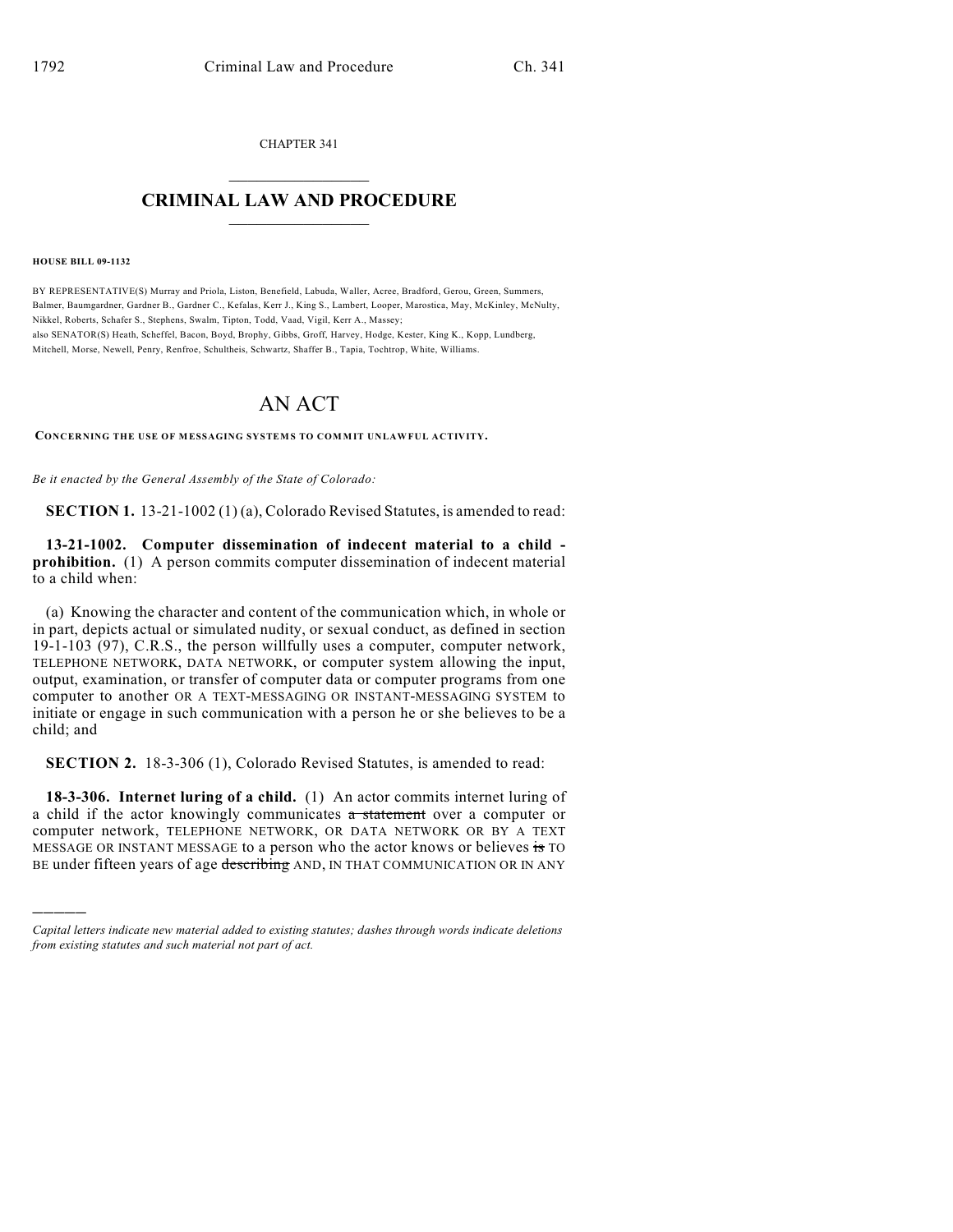SUBSEQUENT COMMUNICATION BY COMPUTER, COMPUTER NETWORK, TELEPHONE NETWORK, DATA NETWORK, TEXT MESSAGE, OR INSTANT MESSAGE, DESCRIBES explicit sexual conduct as defined in section 18-6-403 (2) (e), and, in connection with the communication THAT DESCRIPTION, makes a statement persuading or inviting the person to meet the actor for any purpose, and the actor is more than four years older than the person or than the age the actor believes the person to be.

**SECTION 3.** 18-3-405.4 (1), Colorado Revised Statutes, is amended to read:

**18-3-405.4. Internet sexual exploitation of a child.** (1) A person AN ACTOR commits internet sexual exploitation of a child if a person, who is at least four years older than a child who is under fifteen years of age, THE ACTOR knowingly importunes, invites, or entices the child through communication via a computer network or system, TELEPHONE NETWORK, OR DATA NETWORK OR BY A TEXT MESSAGE OR INSTANT MESSAGE, A PERSON WHOM THE ACTOR KNOWS OR BELIEVES TO BE UNDER FIFTEEN YEARS OF AGE AND AT LEAST FOUR YEARS YOUNGER THAN THE ACTOR, to:

(a) Expose or touch the child's PERSON'S own or another person's intimate parts while communicating with the person ACTOR via a computer network or system, TELEPHONE NETWORK, OR DATA NETWORK OR BY A TEXT MESSAGE OR INSTANT MESSAGE; or

(b) Observe the person's ACTOR's intimate parts while communicating with the person via a computer network or system, TELEPHONE NETWORK, OR DATA NETWORK OR BY A TEXT MESSAGE OR INSTANT MESSAGE.

**SECTION 4.** 18-9-111 (1) (e), Colorado Revised Statutes, is amended to read:

**18-9-111. Harassment - stalking.** (1) A person commits harassment if, with intent to harass, annoy, or alarm another person, he or she:

(e) Initiates communication with a person, anonymously or otherwise, by telephone, TELEPHONE NETWORK, DATA NETWORK, TEXT MESSAGE, INSTANT MESSAGE, computer, computer network, or computer system in a manner intended to harass or threaten bodily injury or property damage, or makes any comment, request, suggestion, or proposal by telephone, computer, computer network, or computer system that is obscene; or

**SECTION 5. Exception to the requirements of section 2-2-703, Colorado Revised Statutes.** The general assembly hereby finds that the amendments to sections 13-21-1002, 18-3-306, 18-3-405.4 (1) and 18-9-111 (1) (e), Colorado Revised Statutes, enacted in sections 1 through 4 of this act will result in the minor fiscal impact of two additional offenders being convicted and sentenced to the department of corrections during the five years following passage of this act. Because of the relative insignificance of this degree of fiscal impact, these amendments are an exception to the five-year appropriation requirements specified in section 2-2-703, Colorado Revised Statutes.

**SECTION 6. Effective date - applicability.** This act shall take effect July 1, 2009, and shall apply to offenses committed on or after said date.